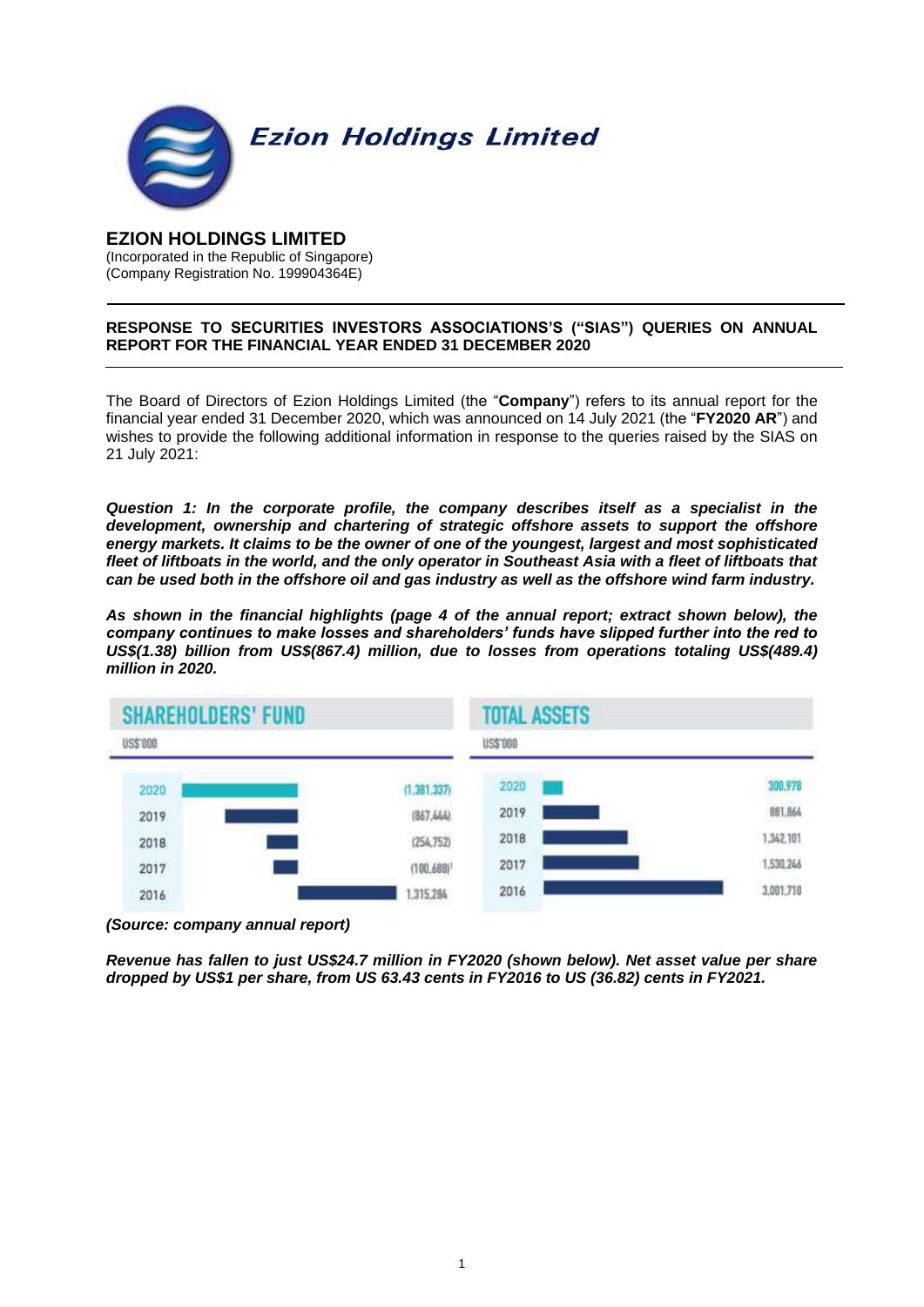|                                         | 2020<br>US\$'000 | 2019<br><b>US\$'000</b><br>(Restated) <sup>2</sup> | 2018<br><b>US\$'000</b> | 2017'<br><b>US\$'000</b> | 2016<br><b>US\$'000</b> |
|-----------------------------------------|------------------|----------------------------------------------------|-------------------------|--------------------------|-------------------------|
| Revenue (continuing operations)         | 24,734           | 56,037                                             | 118,696                 | 193,108                  | 318,245                 |
| Loss Before Tax (continuing operations) | (488.920)        | [275, 420]                                         | (341, 847)              | (320, 201)               | (30,924)                |
| Net Loss (continuing operations)        | (489, 352)       | (281, 011)                                         | N/A                     | N/A                      | N/A                     |
| Net Loss                                | [507,549]        | as an manivo<br>[614, 936]                         | (323,093)<br>(344, 339) |                          | (33,606)                |
| Net Loss [discontinued operations]      | (18, 197)        | [333, 925]                                         | N/A                     | N/A                      | N/A                     |

*(Source: company annual report)*

*An investment by a strategic investor failed to materialise and the group undertook a restructuring plan in October 2020 to change its focus to vessel management (with the goal of disposing its vessels in an orderly manner), cut costs in view of lower demand and to seek out new strategic investors to recapitalise the group.*

- *(i) Can the independent directors help shareholders understand how they have demonstrated their entrepreneurial leadership and how they have provided effective guidance to management? The three independent directors are Dr Wang Kai Yuen, Mr Tan Woon Hum and Mr Lim Thean Ee. They were first appointed to the board each on 28 July 2000, 21 March 2007 and 28 July 2000 respectively.*
- *(ii) In addition, the CEO and executive director, Mr Chew Thiam Keng, was first appointed to the board on 1 March 2007. Mr Chew is responsible for the group's operations, strategic planning, corporate management and business development. Has the board reviewed if the CEO and executive director is the right person to lead the group given that the group's focus is now on restructuring, cost cutting and recapitalisation? Is management agile enough to change their paradigm and not be held back by past decisions and old practices? Has the board considered the benefits of having a fresh management team with a proven track record, and no historical baggage, as the group restructures itself?*

## Company's Response:

The board of directors (the "**Board**") comprises professionals with a diverse wealth of experience in various industry and professional backgrounds. For further information, please refer to pages 12 and 13 of the FY2020 Annual Report.

As background, the Group's core business of owning and chartering strategic marine assets to support the marine and offshore oil and gas sector was heavily impacted by the global oil and gas market downturn in 2016, as global oil prices fell from an average of US\$80-US\$110 per barrel between 2012 and 2014, to an average of US\$30-US\$60 per barrel between 2016 and 2018.

As the global oil prices stayed depressed for a protracted period of time, many international oil majors and national oil companies had cancelled prospective or planned projects, scaled down heavily on capital expenditure, as well as deferred maintenance and workover programs. In addition, the entire industry ecosystem was affected by a liquidity crunch, with many companies operating in the sector unable to access new or existing credit lines. A significant number of the Group's charter contracts were not renewed upon expiry and most of the new projects and contracts which the Group was prospecting for were cancelled and/or delayed indefinitely. Furthermore, most of the Group's customers had difficulties in making timely payment on the charter contracts.

The Board has been instrumental in providing guidance and oversight in navigating the ensuing challenges faced by the Group and also acts as a check and balance for the management, especially in the areas of formulating and overseeing the Group's business direction, as well as the Group's refinancing and restructuring plan from 2017 to date. Some of the key decisions made were: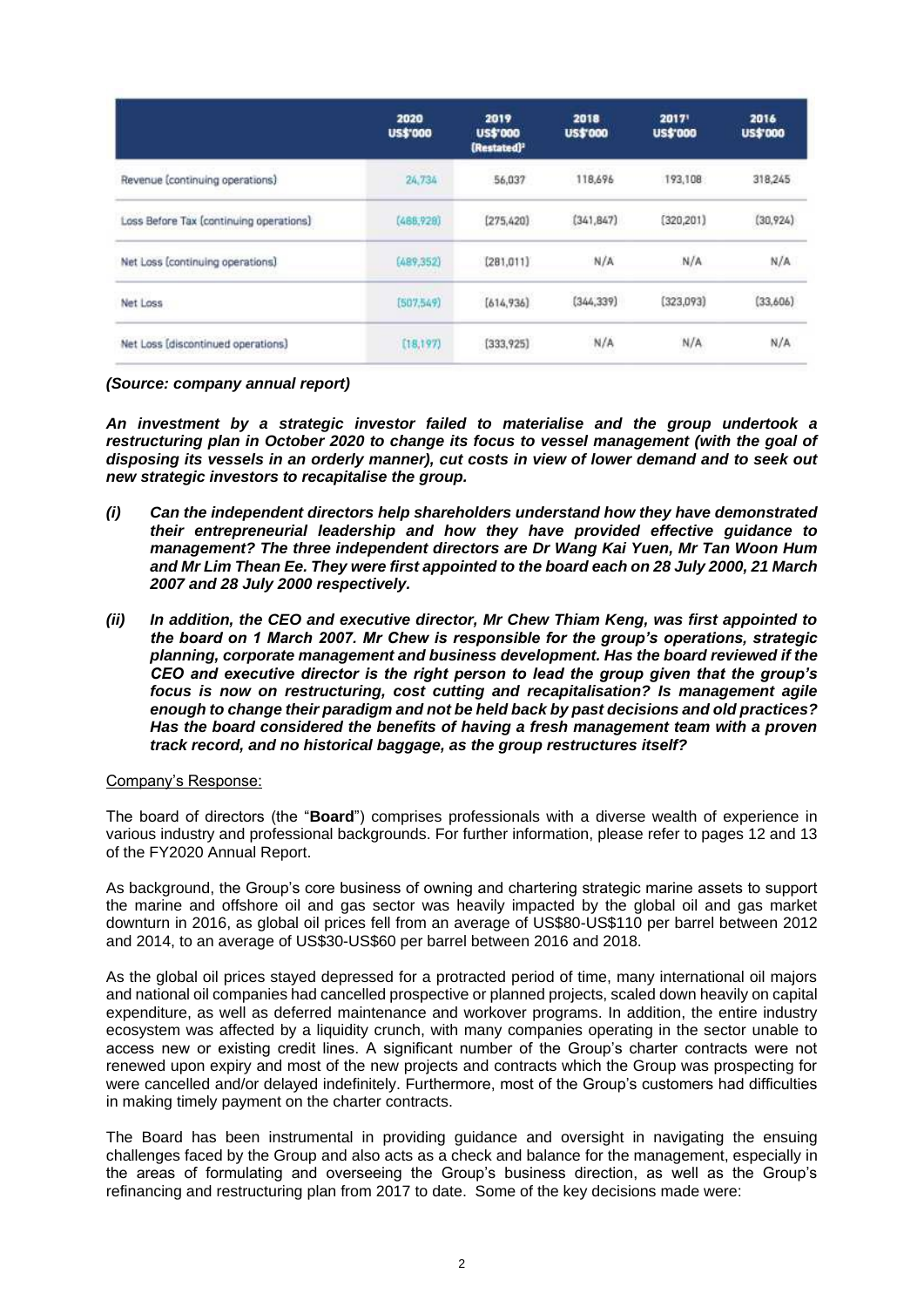- (i) Early into the oil and gas downturn, the Group had identified diversification into the offshore wind market at an early stage to partially hedge against a long protracted downturn. The Group explored growing its technical and operational capabilities in the offshore wind market and chartered a few assets to support the offshore wind sector, in various capacities, including offshore accommodation service as well as wind turbine installation.
- (ii) In 2017, the Company had identified that it would need to stabilise the financial footing of the Group via an extensive refinancing and restructuring exercise that it had carried out from 2017 to 2020, in two broad phases.

#### *Phase 1 – Stabilising the financial footing of the Group via a refinancing and restructuring package with the Group's creditors*

In 2017 and 2018, the Company:

- (a) Refinanced its medium term notes and perpetual securities totalling S\$575 million through a consent solicitation exercise with its noteholders and securityholders;
- (b) Refinanced its bank loans of approximately US\$1.5 billion, reducing the interest rates on the loans, reducing fixed principal repayments, and extending the loan tenures by 6 years;
- (c) Obtained additional revolving credit facilities of up to US\$118 million for the purpose of reactivating and redeploying the assets; and
- (d) Raised additional equity capital of S\$20 million for the purpose of funding future business growth and to capitalise on new opportunities.

Notwithstanding the extensive refinancing package, the offshore oil and gas market condition continued to deteriorate, and the systemic credit crunch in the whole industry impacted shipyards, equipment suppliers and service providers, which imposed tighter credit terms, further exacerbating the difficulties of the Group. The Group was also unable to drawdown the required funds from its secured lenders in a timely manner which severely affected the Group's ability to reactivate, deploy, operate and maintain its assets.

In light of the extended difficulties, the Group hastened its efforts on the second phase of the restructuring exercise to de-leverage and recapitalise the Group.

## *Phase 2 – Investment by a strategic investor to de-leverage and recapitalise the Group*

- (a) On 31 March 2019, the Company entered into a conditional debt conversion agreement with Yinson Eden Pte. Ltd. (the "**Subscriber**"). The transaction was to de-leverage the Group significantly and reduce its debt by approximately US\$916 million. As announced by the Group on 12 April 2019, 15 April 2019 and 1 October 2019, the Subscriber had not entered into the various debt assignment agreements with the respective secured lenders of the Group by the long-stop date, and the conditional debt conversion agreement was terminated as a result.
- (b) The Company continued to engage with the Subscriber and its secured lenders on a revised transaction, and subsequently, after protracted negotiations, had entered into a revised transaction with the Subscriber, as announced by the Company on 28 February 2020. The revised transaction encompassed a proposed scheme of arrangement, and would de-leverage the Group significantly, reducing its debts by over US\$1.1 billion, to less than US\$403 million. In addition, the Company would raise US\$47 million of cash in equity, and up to US\$170 million more in cash, from options and convertible notes.

Unfortunately, within a month after entering into the revised transaction, COVID-19 had spread rapidly around the world, and was declared a pandemic by the World Health Organisation. In Singapore, non-essential workplace premises were closed, non-essential court hearings were postponed and the proposed scheme of arrangement was delayed. Global oil prices collapsed and fell below zero for the first time in history. At the same time, financial institutions remained adverse to lending to the entire industry segment, and global economic conditions were bleak and uncertain.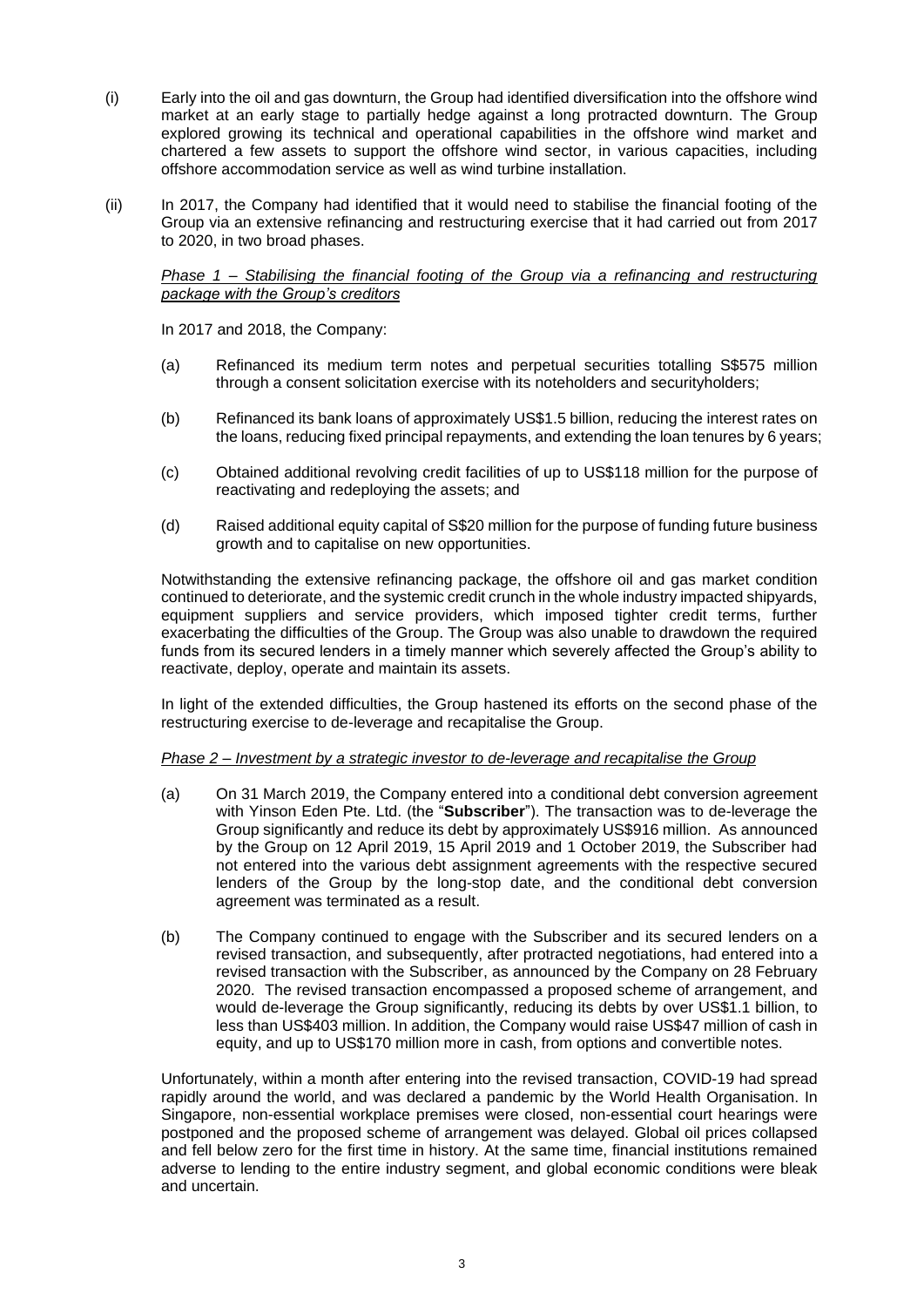Amidst this uncertain economic backdrop, the strategic investment by the Subscriber failed to materialise and lapsed on 1 September 2020.

(iii) The Board and Management, in consultation with the Group's secured lenders, then explored the various restructuring options available to the Group, including but not limited to liquidation or winding up, judicial management and receivership. These discussions were centred on preserving the maximum possible value for all the Company's stakeholders, and cumulated in the adoption of the current restructuring plans which focus on transitioning and refocusing the Group's business to the provision of project management, vessel management and consultancy services with an asset light capital structure (the "**Restructuring Plans**"), while continuing the search for an investor to recapitalise the Company on the basis of a vessel and project management services company.

The Restructuring Plans would allow for the Group to dispose of its liftboats, rigs, vessels and barges in an orderly fashion, and maximise the realisation of value from these assets, thereby reducing the debt burden of the Group to the maximum extent possible. The Group had obtained approval from its secured lenders to continue funding and supporting the Group until October 2021, to carry out and execute the Restructuring Plans. The Company believes that this will preserve the most value for all stakeholders of the Company in comparison with the other options, including but not limited to judicial management or liquidation.

The Group continues to leverage on its existing experience and operational track record, which are of importance in order to access and explore new opportunities in both the offshore energy sector, with a focus on providing vessel management, project management or consultancy services.

Although the strategic investment by the Subscriber failed to materialise, largely due to uncertain global economic outlook due to the COVID-19 pandemic, the diverse experiences of the Board and the familiarity with the history of the Company and the Group, and their understanding of the business segments that the Group operates in has greatly helped the Board in providing Management with their valuable experience and insight throughout the extensive restructuring exercise carried out over the last four years, deliberating on each and every one of the various options available to the Group at every juncture.

Given the circumstances of the Group, the Company believes that the current Board and management, as aided by the Corporate Restructuring Advisor, RSM Corporate Advisory Pte Ltd, remains best placed to see the Group through the Restructuring Plans.

## *Question 1 (continued):*

- *(iii) The trading of the company's shares has been suspended since 1 March 2019. What are the milestones needed for the resumption of trading?*
- *(iv) Is the group "hopelessly insolvent"? With negative shareholders' funds of US\$1.38 billion, what are the realistic options available to the board to recapitalise the group?*
- *(v) Has the board considered judicial management?*

#### Company's Response:

The Company's shares are currently suspended under Rule 1303 of the Listing Manual as the Company is in an insolvent financial position with net liabilities of US\$1.38 billion, and is therefore facing material uncertainty in relation to its going concern.

In order for the shares to resume trading, the Company would need to return to a solvent financial position and address the going concern of the Company, and this would involve negotiating and securing an investor to recapitalise and/or deleverage the Company. Such an exercise would be similar to the earlier proposed transactions mentioned above, and would need to include a debt-to-equity conversion of a very significant portion of the remaining liabilities of the Company after the disposal of all its liftboats, rigs, vessels and barges.

The Group is currently in discussions with several potential investors on the basis of a vessel and project management business. Only upon finding a viable investor, will the Company be able to submit a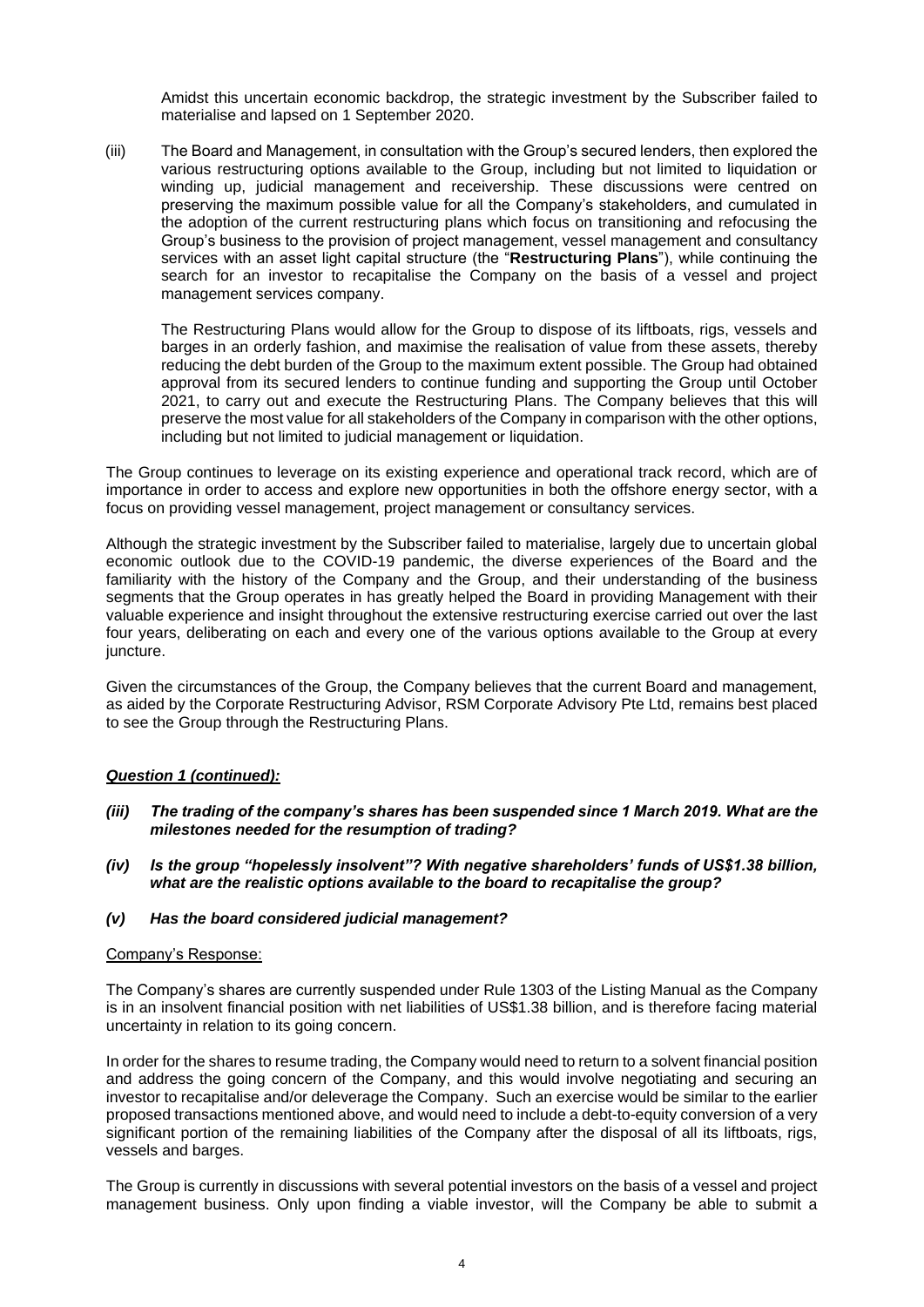resumption trading proposal in accordance with Rule 1304(1) of the Listing Manual. Subject to the progress of the discussions with these prospective investor groups, the Company may need to apply to SGX-ST to seek an extension for the submission of the trading resumption proposal, which is to be submitted within 12 months from 1 September 2020 (being the date of suspension under Rule 1303(3)).

The Company will continue to update its stakeholders and make the necessary announcements when there are further developments on the above, and will seek the requisite approvals from its stakeholders, including its shareholders, creditors and secured lenders to complete such an exercise in due course.

As discussed above in the response to Question 1 (i) – (ii), the Board and Management, in consultation with the Group's secured lenders, had explored the various restructuring options available to the Group, including but not limited to liquidation or winding up, judicial management, receivership. These discussions were centred on preserving the maximum possible value for all the Company's stakeholders, and cumulated in the adoption of the current Restructuring Plans.

The Restructuring Plans would allow for the Group to dispose of its liftboats, rigs, vessels and barges in an orderly fashion, and maximise the realisation of value from these assets, thereby reducing the debt burden of the Group to the maximum extent possible. The Group had obtained approval from its secured lenders to continue funding and supporting the Group until October 2021, to carry out and execute the Restructuring Plans. The Company believes that this will preserve the most value for all stakeholders of the Company in comparison with the other options, including but not limited to judicial management or liquidation.

## *Question 1 (continued):*

*(vi) In addition, the CEO and executive director received "US\$500,000 and below" with 86-87% attributable to "Salary & CPF" and 8% in "Bonus & CPF" in FY2018 and FY2019. In FY2020, he received "S\$250,001 - S\$500,000" with 92% as "Salary & CPF" and 8% in "Other benefits". Can the board help shareholders understand if the level and structure of the remuneration of the CEO and executive director are appropriate and proportional to the performance, financial position and market capitalisation of the group?*

### Company's Response:

As previously presented by the Company in the Second Informal Securitiesholders Meeting on 2 October 2017 (presentation slides of which were released in an announcement on the same day), the remuneration structure for all the key management personnel had been revised downwards by the remuneration committee in FY2016 by 37% (as compared to FY2015). This was further reduced by 38% in FY2017, and the key management personnel had volunteered to take a further 20% reduction in FY2020, in recognition of the increasingly challenging economic backdrop. As such, in line with such further reduction, the remuneration package bands, as announced in the Annual Reports, were revised from being denominated in US Dollars to Singapore Dollars.

Cumulatively, the total reduction in the remuneration packages for all the key management personnel have been reduced by over 77% since FY2015. In addition, in recognition of the challenging industry and financial circumstances that the Group faces, the Group has not declared any annual bonuses to any of its employees for performance periods from FY2016 onwards, and the additional wage supplement component of its remuneration packages for all its employees including its key management personnel was also removed from FY2020 onwards.

In addition to the reductions in remuneration packages, the Group's headcount had also been reduced from 108 employees in 2017 to 59 employees as at 31 December 2020. As previously shared in the Restructuring Plans, the Group is looking at avenues for further cost and headcount reduction and is doing more with less financial and human resources. With the significant reduction in workforce, the existing employees of the Group have to perform more work and work longer hours.

### *Question 2: Would the board/management provide shareholders with greater clarity on the following operational and financial matters? Specifically:*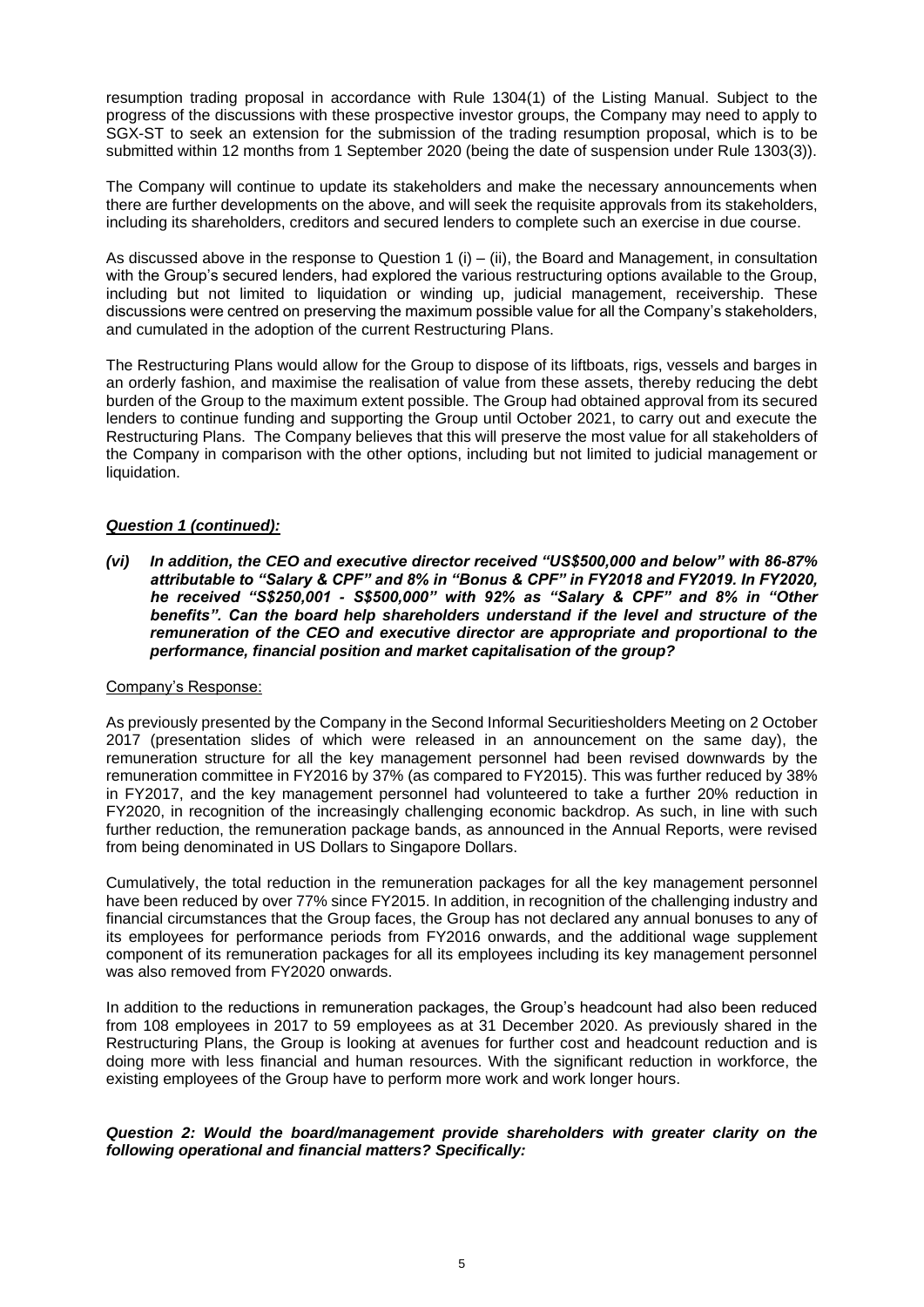- *(i) What are the reasons to discontinue the Jack up rigs and Offshore support logistics services segments? On what basis did management choose to retain the liftboat segment?*
- *(ii) Please provide details, including technical specifications and the carrying values, of the group's assets held for sale. These would include two jack-up rigs, seven offshore support logistics vessels and seven liftboats.*
- *(iii) As disclosed in Note 28 (pages 123 and 124 – Operating segments), segment results from the continuing operations of liftboats decreased from US\$18.3 million in 2019 to a loss of US\$(7.6) million in 2020. This was before depreciation expenses, impairment losses and finance costs. Can management provide a breakdown (possibly using a waterfall chart) to show the year-on-year decline in its profitability in the liftboats segment? How does management ensure profitability of this segment (which will be the key driver for the group), going forward?*
- *(iv) Similarly, what are the characteristics and specifications of the group's liftboats? What were the utilisation rates in 2020?*
- *(v) What are the bright sparks, if any, in the liftboat segment in the next 18-24 months?*
- *(vi) Can management identify the key value drivers in the liftboat segment?*

### Company's Response:

As mentioned above, the Company is currently in the process of executing and implementing the Restructuring Plans, which would involve a disposal of all its liftboats, rigs, vessels and barges.

Notwithstanding the intention to dispose of the liftboats under the Restructuring Plans, the liftboat segment does not as of 31 December 2020, meet the accounting criteria to be classified as discontinued operations under the present accounting standards. The Group will refocus its business towards provision of vessel management, project management and consultancy services, as detailed in the Restructuring Plans.

A summary of the abovementioned vessels which are classified for held as sale as of 31 December 2020, alongside their carrying values (grouped together as a segment) and individual specifications are set out for reference below.

| <b>Vessels Held for Sale</b>                                            | <b>Carrying Value</b><br>(US\$' m) |
|-------------------------------------------------------------------------|------------------------------------|
| Liftboat 1 – 57x44x6.9m Self Elevating Liftboat                         |                                    |
| Liftboat 2 – 57x44x6.9m Self Elevating Liftboat                         |                                    |
| Liftboat 3 - 57x44x6.9m Self Elevating Liftboat                         |                                    |
| Liftboat 4 - 59x40x5m Self Elevating Liftboat                           |                                    |
| Liftboat 5 - 59x40x5m Self Elevating Liftboat                           |                                    |
| Liftboat 6 - 92x54x6m Self Elevating Liftboat                           |                                    |
| Liftboat 7 - 60x54x6m Self Elevating Liftboat                           |                                    |
| <b>Sub-total for Liftboats</b>                                          | 91.0                               |
| Rig 1 – Jackup Drilling Rig                                             |                                    |
| Rig 2 - Jackup Accomodation Rig                                         |                                    |
| <b>Sub-total for Rigs</b>                                               | 2.4                                |
| Offshore Support Vessel 1 – 375ft x 120ft x 20ft Self Ballastable Barge |                                    |
| Offshore Support Vessel 2 - 375ft x 120ft x 20ft Self Ballastable Barge |                                    |
| Offshore Support Vessel 3 - 375ft x 120ft x 20ft Self Ballastable Barge |                                    |
| Offshore Support Vessel 4 - 375ft x 120ft x 20ft Self Ballastable Barge |                                    |
| Offshore Support Vessel 5 - 5150bhp Towing Tug                          |                                    |
| Offshore Support Vessel 6 - 5150bhp Towing Tug                          |                                    |
| Offshore Support Vessel 7 - 5150bhp Towing Tug                          |                                    |
| <b>Sub-total for Offshore Support Vessels</b>                           | 11.9                               |
| <b>Grand Total</b>                                                      | 105.3                              |

A summary of the profitability of the Group's liftboat segment is set out below for reference.

|                         | <b>FY2017</b> | <b>FY2018</b>   | <b>FY2019</b> | <b>FY2020</b> |
|-------------------------|---------------|-----------------|---------------|---------------|
| <b>Utilisation Rate</b> | 63%           | 56%             | 54%           | 31%           |
| v-o-v % change          |               | $1\%$<br>$-11.$ | $-3.6%$       | -42.6%        |
| Revenue                 | 96.0          | 68.7            | 55.5          | 24.3          |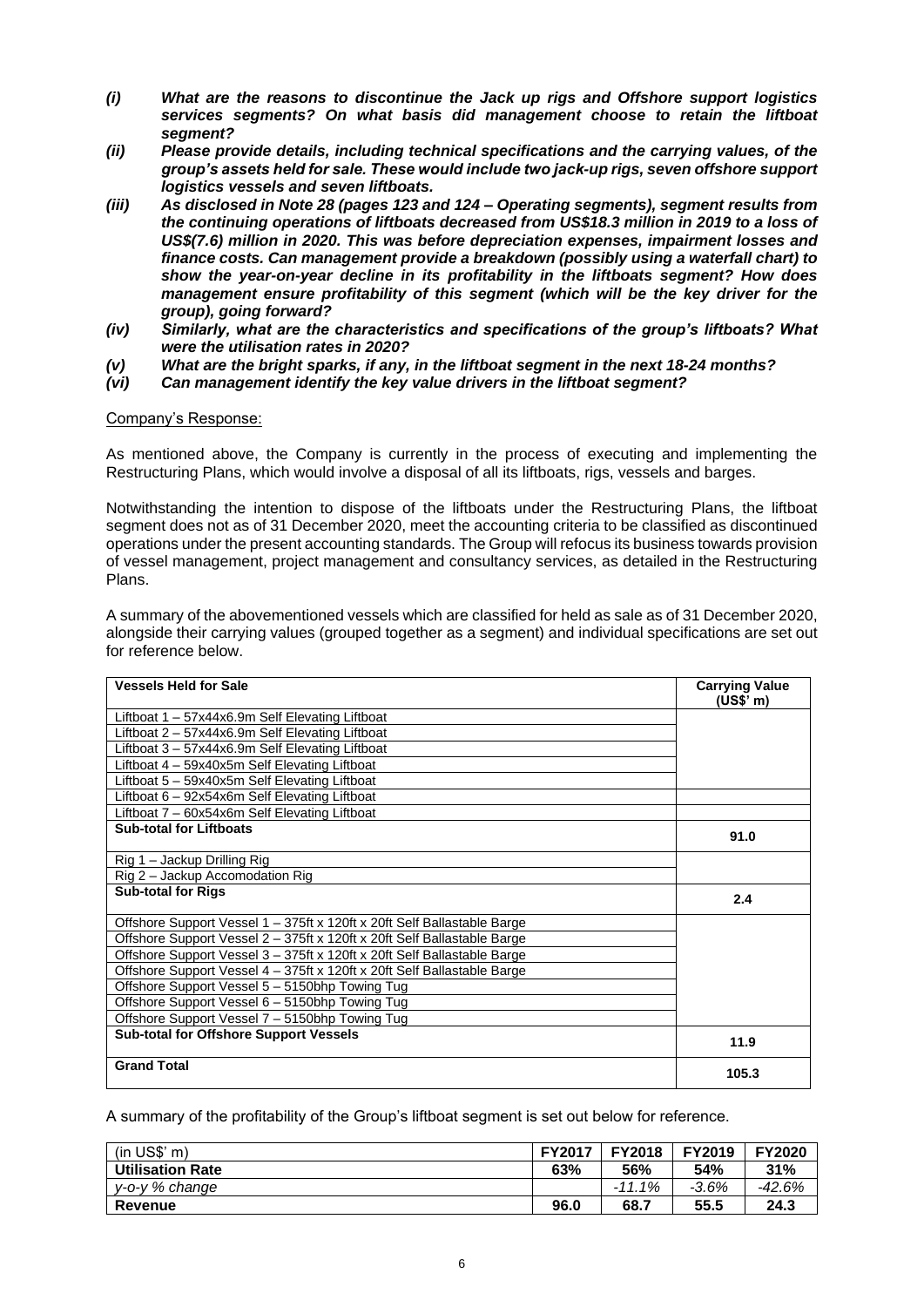| $v$ -o- $v$ % change                                             |        | $-28.4\%$ | $-19.9%$  | $-56.2%$  |
|------------------------------------------------------------------|--------|-----------|-----------|-----------|
| <b>Reportable Segment Results from Operating Activities</b>      |        | 14.4      | 18.3      | (7.6)     |
| y-o-y % change                                                   |        | -78.7%    | 27.1%     | $-141.5%$ |
| Depreciation                                                     | (30.6) | (27.6)    | (26.6)    | (25.5)    |
| Impairment Loss on PPE                                           |        |           | (90.3)    | (329.9)   |
| Impairment Loss on trade and other receivables and loans to      | (49.2) | (34.3)    | (79.3)    | (121.9)   |
| joint ventures                                                   |        |           |           |           |
| Other Income                                                     | 10.6   | 3.7       | 2.4       | 1.7       |
| Share of results of joint ventures and associates, net of tax    | 0.0    | 1.4       | 1.1       | 2.3       |
| Finance Income                                                   | 1.4    | 0.0       | 0.0       | 0.3       |
| <b>Finance Expense</b>                                           | (16.2) | (16.3)    | (47.3)    | (13.6)    |
| <b>Segment Loss before Income Tax &amp; Unallocated Expenses</b> | (16.4) | (58.7)    | (221.7)   | (494.2)   |
| $y$ -o- $y$ % change                                             |        | $-257.9%$ | $-277.7%$ | $-122.9%$ |

The profitability of the liftboat segment from FY2018 to FY2020 was severely impacted by the Group's inability to drawdown the required funds from its secured lenders in a timely manner which severely affected the Group's ability to reactivate, deploy, operate and maintain its assets, and thus reduced the utilisation rate of the Group's liftboat assets.

With holding, maintenance and upkeep costs relating to the ownership and maintenance of the marine assets, the reduction in utilisation rates resulted not only in a reduction in revenue, but also an increase in operating costs, further affecting the performance of the Group in all of its business segments.

Disposal of the Group's assets, including its liftboats, rigs, vessels and barges as set out in the Restructuring Plans would allow for the Group to reduce the debt burden of the Group and its associated finance costs to the maximum extent possible. In addition, by transitioning to and refocusing the Group's business on the provision of project management, vessel management and consultancy services, the Group would no longer continue incurring heavy operating costs relating to the maintenance, upkeep and operation of the assets, which weigh on the Group's profitability.

### *Question 2 (Continued)*

*The group secured a wind turbine transportation & installation contract on 7th December 2020 for the Taipower Offshore Wind Project Phase II in Taiwan with a value of US\$83.4 million (page 9). The project is expected to commence in September 2024. In addition, Teras Offshore Pte Ltd ("TOPL") also entered into a cooperation agreement to provide engineering expertise, consultancy services and overall project management and administration services pertaining to the procurement, transportation and installation of the subsea foundations, subsea cables and offshore substations to the Foundation Scope Contractor for the Taipower Offshore Wind Project Phase II. TOPL's projected revenue in the cooperation agreement is up to US\$20 million. The project was supposed to commence from 1st July 2021 until 31st December 2025 but it has been delayed due to the resurgence of COVID-19 (page 9).*

- *(vii) When does management expect the cooperation agreement to commence?*
- *(viii) Does the group have the necessary financial and technical resources to deliver on its scope?*
- *(ix) What are the other opportunities in the near term?*

#### Company's Response:

The cooperation agreement is expected to commence in 3Q2021.

As announced by the Company in its update on the Restructuring Plans on 20 June 2021, in view of the current COVID-19 situation in Singapore and Taiwan, the Group is still in discussions with TRS (as defined in the 20 June 2021 announcement) on the scope of work, fee structure and payment terms. Therefore, the Board and the Group is of the view that all costs related to the project, including the relevant headcount, should be fully funded from the project revenue from TRS, and not from Group's existing resources, in order to preserve maximum value for the Group's stakeholders, until there is better visibility and certainty on the project. The Group is currently engaging TRS in discussions on details of the scope of work, fee structure and payment terms and expects to finalise these discussions by end of 3Q2021.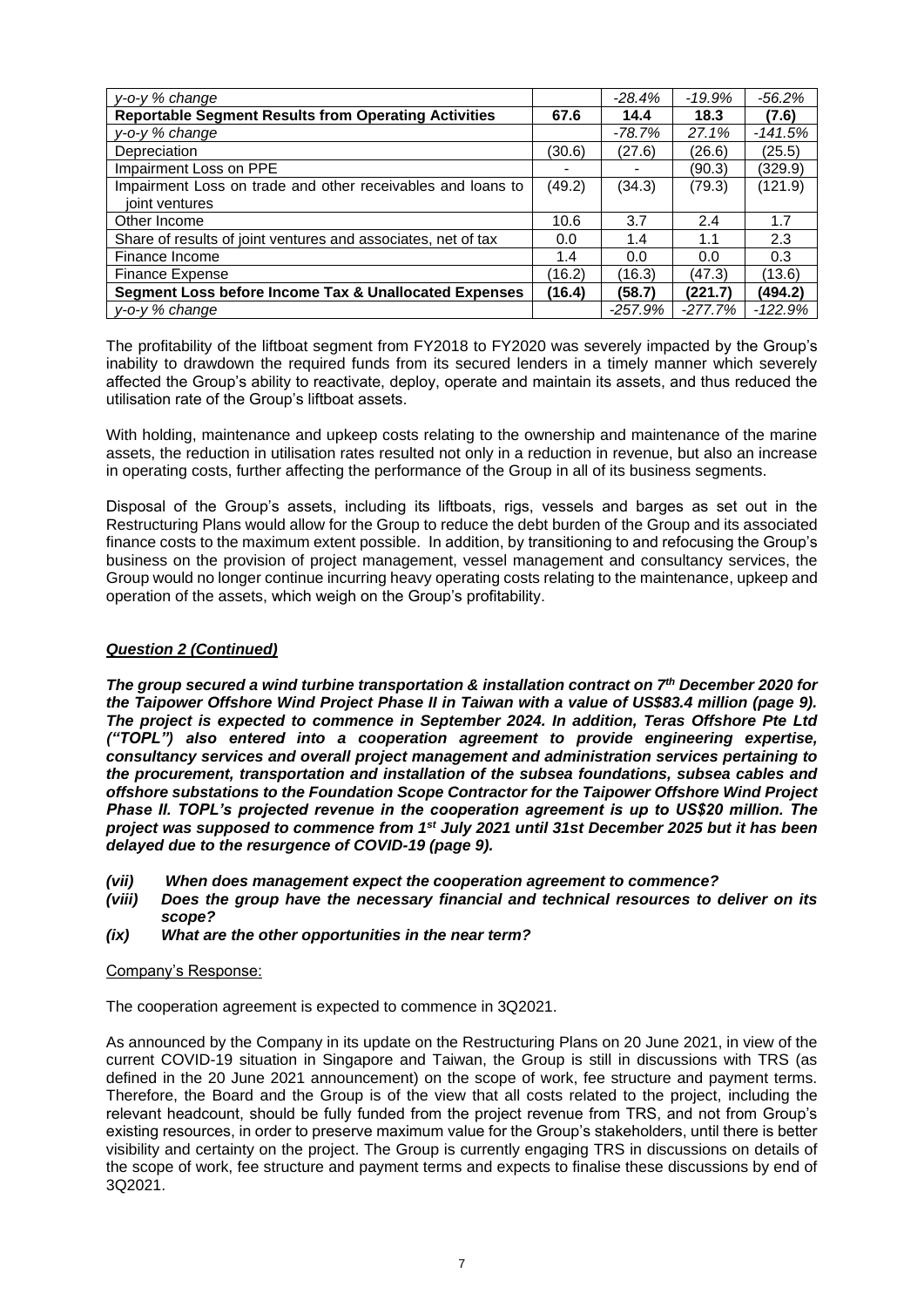According to renewable energy industry reports published by Deloitte, McKinsey, Bloomberg, Economist Intelligence Unit and the International Energy Agency, there has been a huge push for renewable energy from governments all around the world. Further, we understand that the push to further develop offshore wind capabilities and projects has been especially noticeable in the East Asian region, especially in Taiwan, Japan, Korea and China, having either announced new offshore wind projects or plans and goals to develop new capabilities over the next few years. The Group will continue to leverage on its existing relationships, network, operational expertise and track record to access more opportunities in this region in a consultancy, vessel management or project management capacity.

*Question 3: At the annual general meeting to be held on 29 July 2021, two of the independent directors, Mr Lim Thean Ee and Mr Tan Woon Hum, are retiring pursuant to Regulation 107 of the company's constitution and would be seeking their re-election. Mr Tan Woon Hum and Mr Lim Thean Ee were first appointed on 21 March 2007 and 28 July 2000 respectively. They have served on the board for more than 14 years and 21 years respectively.*

- *(i) Can the two directors who are seeking their re-election help shareholders understand their effectiveness in setting strategies and in guiding management to create long-term value for shareholders?*
- *(ii) How effective were the retiring directors at safeguarding shareholders' interests, especially in terms of risk management, internal controls and protecting the group from unacceptable level of risks? (Principle 9 of the Code of Corporate Governance 2018)*

*In addition, shareholders are asked to approve directors' fees of \$223,000.*

*(iii) Have the directors considered delaying their fees or taking their fees in shares until the group successfully recapitalises itself?*

*All three long-tenured non-executive directors, namely Dr Wang Kai Yuen, Mr Lim Thean Ee and Mr Tan Woon Hum, would be seeking a two-tier vote on their continued appointment as independent directors.*

- *(iv) With all three directors being on the board for a combined 56 years, along with a CEO and executive director who has been on the board for the past 14+ years, how does the board avoid group-think?*
- *(v) Have the directors evaluated the decision-making of the board, especially all the critical decisions in the past that have cumulated in the current financial situation of the group?*
- *(vi) What can the directors contribute to the group at this point of its restructuring?*
- *(vii) As the independent chairman, would Dr Wang Kai Yuen be holding himself to higher governance standards and lead by example, especially in setting the tone with regard to the tenure of independent directors?*

## Company's Response:

The Nominating Committee (the "**NC**") conducts an annual review to assess and evaluate the skill sets of the Board, in particular with the view to understand the range of expertise lacking by the Board, and if the competencies and skill sets of the Board are complementary and enhance the ability of the Board to perform its role in overseeing the management and the direction of the Company. The formal review can be found on page 29 of the Company's Annual Report 2020.

In addition, the Board and the Remuneration Committee (the "**RC**") conduct an annual benchmarking review to assess the salary structure for key management personnel as well as the structure for directors fees against the general broad market for companies of similar size and complexity, and in particular with reference to the research reports and BOD Survey carried out and published by the Singapore Institute of Directors, which are available at the Singapore Institute of Directors website (at sid.org.sg under the section "Publications & Resources"). The directors' fees are currently in arrears of more than a year and are in relation to work done by the Board throughout the financial year 2020.

The Board seeks to strike an appropriate balance between tenure of service, continuity of experience and refreshment of the Board. The Board, saved for the affected directors who had abstained from all deliberation, have recommended the continued appointment of Dr. Wang Kai Yuen ("**Dr. Wang**"), Mr. Lim Thean Ee ("**Mr. Lim**") and Mr. Tan Woon Hum ("**Mr. Tan**") as independent Directors, via a Two-Tier